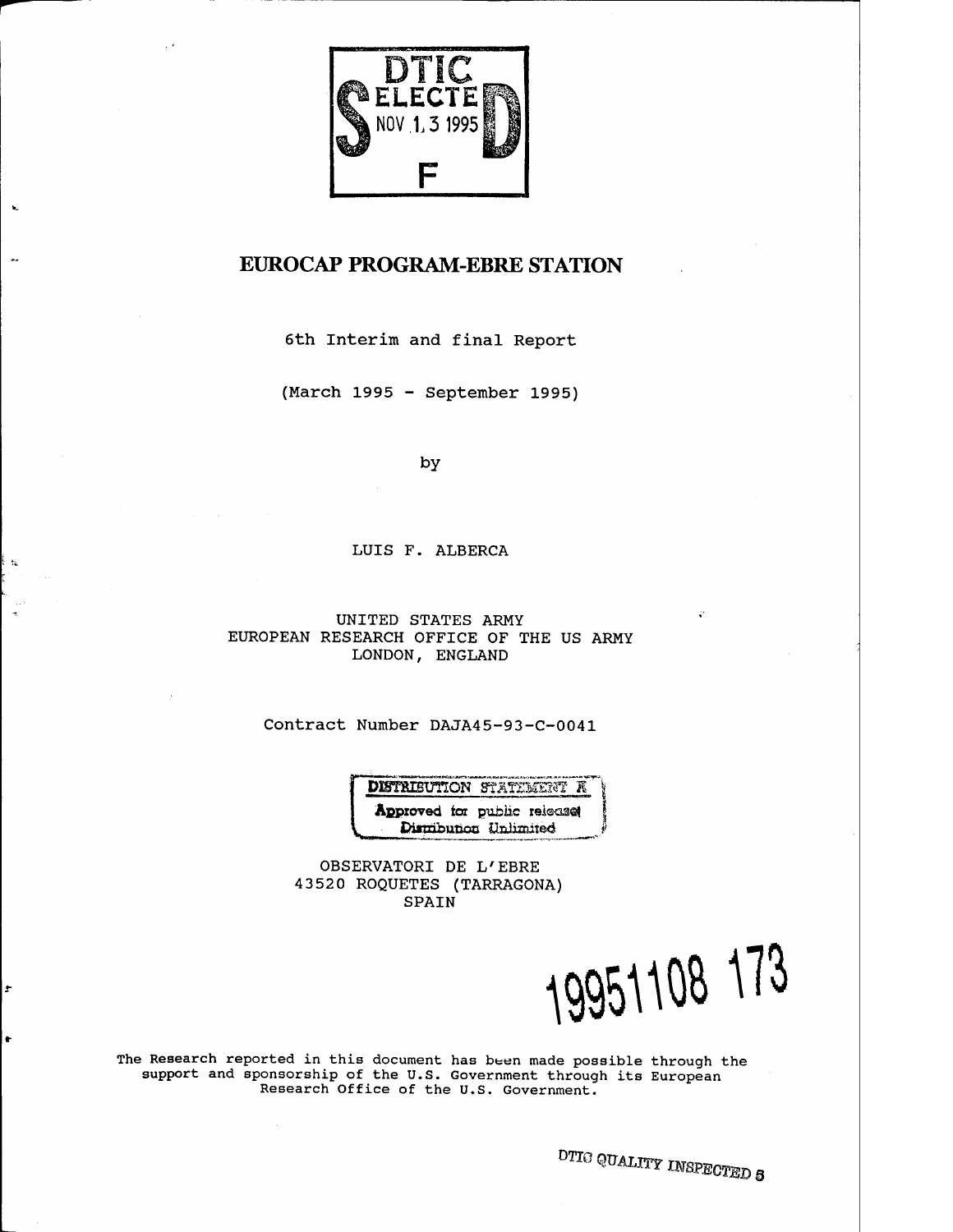# EUROCAP PROGRAM - EBRE STATION

#### **SOUNDING ACTIVITY**

During the last period of the project, there have been no special campaigns. The ARTIST hourly output of the digisonde vertical incidence ionograms have been sent regularly to Fort Monmouth in floppy 5 1/4" HD diskettes.

Oblique soundings have also been made between Ebre station and El Arenosillo station, on South-West Spain. A digisonde was installed recently in El Arenosillo. The distance between both stations is about 750 km. Both, oblique and vertical incidence sounding can be represented in the same ionogram. Therefore it is very convenient to complement and test the inversion methods, since both ionograms, vertical and oblique, are obtained practically at the same time. The oblique ionograms obtained have a very good quality and the echoes can be determined very well.

We produced a CD-ROM with all the ionograms recorded with the digisonde since 1989 and sent a copy to Fort Monmouth. The CD-ROM includes also ionospheric parameters of the manually reduced ionograms, obtained with the  $\frac{1}{N}$ Magnetic AB ionosonde for several years, before 1989. We will update the CD-ROM with the data of all the ionograms recorded at the Ebre Observatory since 1957.

> Availability Codes Avail and / or Dist Special

**D**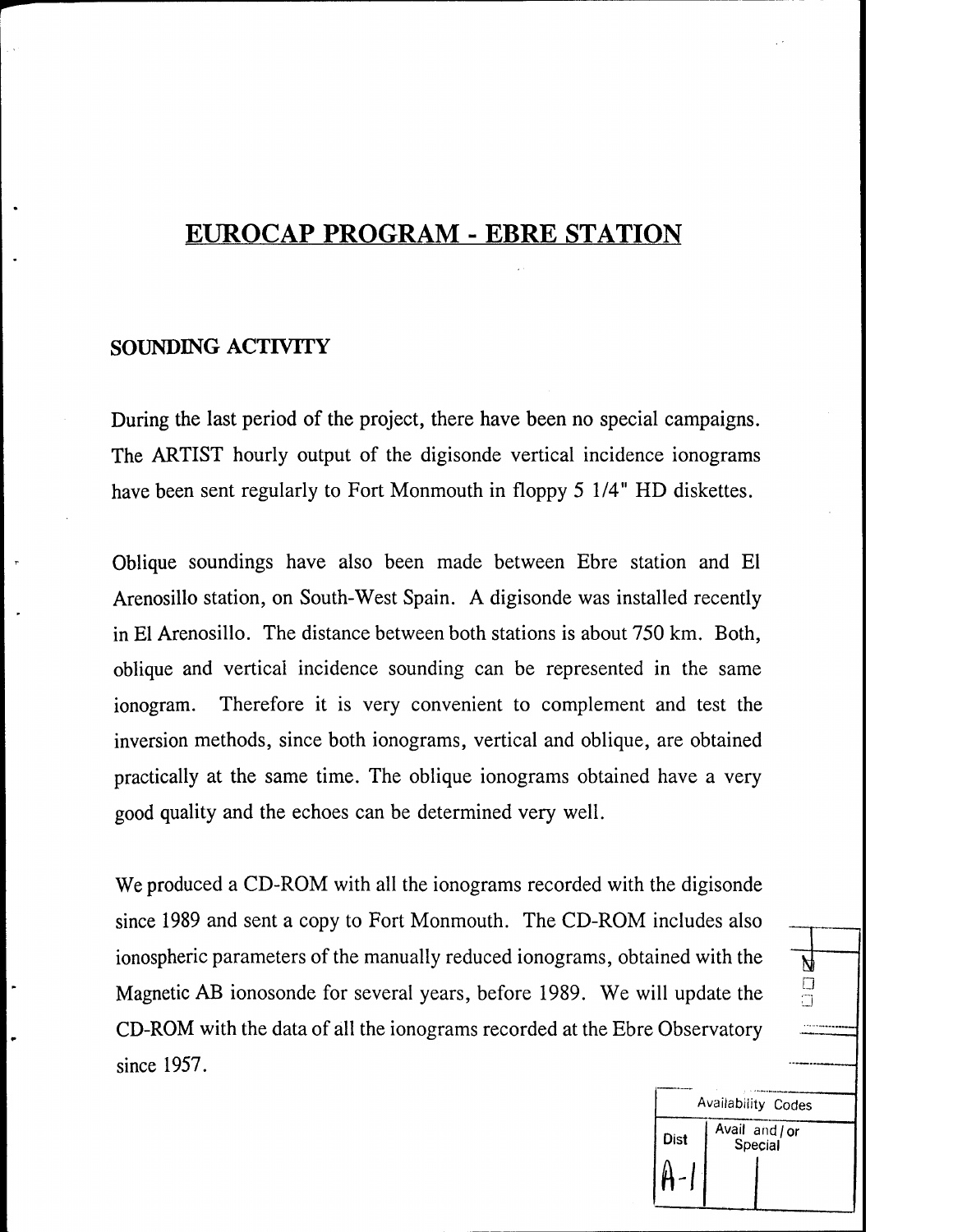### **EQUIPMENT PERFORMANCE**

During the last period, there have been few failures in the equipment. The air conditioning problems seems to have been settle. The main power supply deficiencies have been fixed also. Nevertheless, the powerful Uninterrupted Power Supply (UPS) produces an interference, specially strong in the lower frequencies of the ionogram. This interference makes difficult or, some times, impossible to measure the critical frequency of the E layer. We decide not to use regularly the UPS, but only when there is a danger of power failure.

There are still difficulties with the receiving antennas. As we said in a previous report, the Lowell engineers recommended us to change the antenna amplifiers to a new model that they are developing. But it seems that this new model is not yet available.

There has been installed in the Observatory a GPS for geodesy determinations. It is a reference station in the international network. We want to use the data to produce ionospheric Total Electron Content (TEC) data. We have done several comparisons of the TEC data obtained from the GPS and TEC data obtained from the vertical incidence sounding and different models of higher ionosphere profile. The results have been presented at several international scientific meetings.

#### **RELATED ACTIVITIES**

The last meeting Committee of the PRIME project was held in Brussels in 28 July. On 5-6 October a meeting was held to present the achieved results in the project. The PRIME Operational Computer Program and the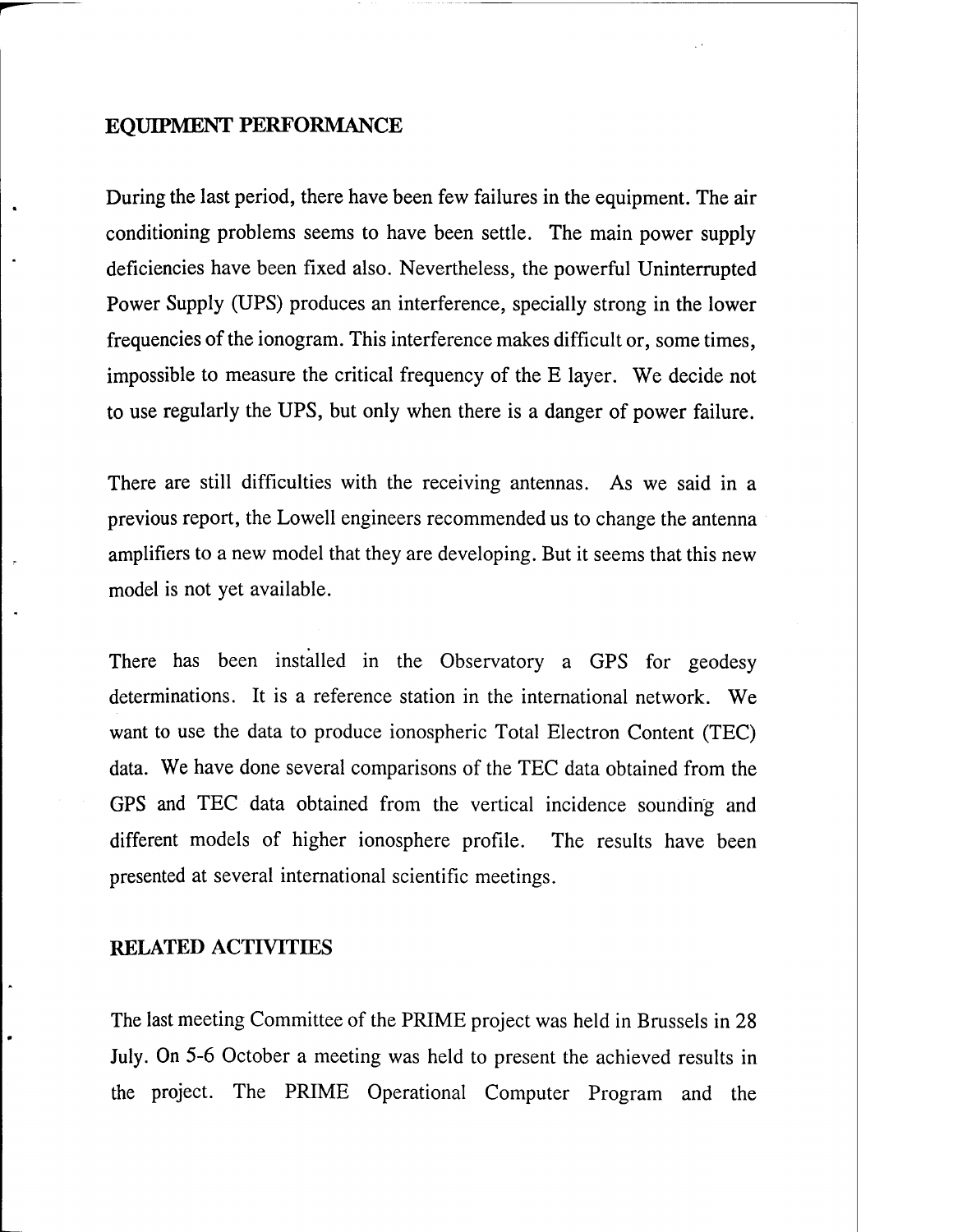corresponding User's Handbook are already available. The Ionospheric Section of the Observatory contributed to this project, first of all, in the data collection and data base production. All the oblique sounding data of the PRIME data base correspond to oblique sounding between the ionospheric stations of Ebre and Dourbes. On the other hand a careful and deep analysis of the data, looking for quasi-periodic oscillations of quasi-periods of two to thirty days, gave very unexpected and interesting results. The results can be used in the forecasting work. Unfortunately, the PRIME forecasting working package could not be finished. In any case, we produced several papers that have been published in several international scientific journals. The forecasting problem will be addressed in the new COST project, continuation of PRIME.

On July 28 the inaugural meeting of the COST 251 project was held in Brussels. The title of the new project is: "Improved Quality of Service in Ionospheric Telecommunication Systems Planning and Operation (UTS)", The list of the COST Countries that have already signed the Memorandum of Understanding is as follows:

Belgium, Czechia, Germany, Greece, Italy, Slovenia, Spain, Sweden, Turkey and United Kingdom.

The Institutes of non-COST Countries, that have also signed, are: Geophysical Institute (Bulgaria), Geomagnetic Institute (Serbia) and IZMIRAN (Russia).

Other countries that are going to sign shortly are:

Austria, France and Poland.